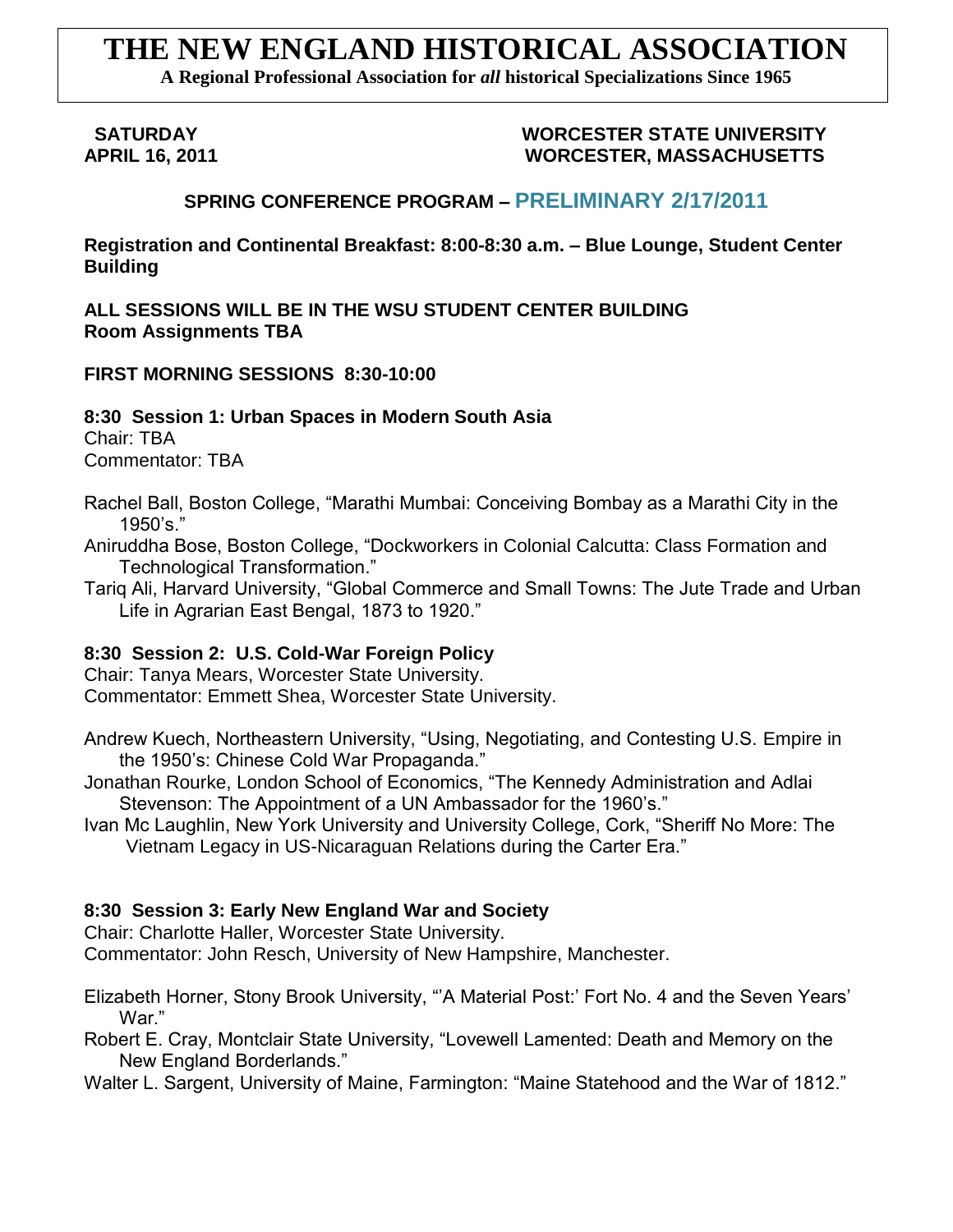### **8:30 Session 4: . Progressive-Era American Women**

Chair: Mark Herlihy, Endicott College.

Commentator: Melanie Gustafson, University of Vermont.

David Wagner, University of Southern Maine, ""The Miracle Worker" Revisited: Class, Ethnicity, Gender, and Disability in the Reception of Anne Sullivan and Helen Keller, 1887-1907."

- Lynne Calamia, Pennsylvania State University, Harrisburg, "Serving Suffrage: Rediscovering the Suffrage Coffee House of Ayer, Massachusetts."
- Arianna Funk, New York University, "Visual and Material Identity of late 19th-Century Bostonian Middle-Class Women."

#### **8:30 Session 5: Panel Discussion on Teaching I: Teaching China in World History** Chair: TBA

Dane Morrison, Salem State University, "Manifest Destinations: Contesting Catholicism in Early American Travelogues."

Roland Higgins, Keene State College, "On Comparing Early Modern Asian Empires."

Alfred J. Andrea, University of Vermont, "Teaching World History through Artifacts: The Case of Silk Road Art."

# **Break for Book Exhibit & Refreshments: 10:00-10:30 – Blue Lounge**

# **SECOND MORNING SESSIONS 10:30-12:00**

# **10:30 Session 6: Identity and Conformity in the 20th-Century U.S.**

Chair: James P. Hanlan, Worcester Polytechnic Institute. Commentator: Shawn Lynch, Assumption College.

- Michael Sletcher, Yale University and John Dewey Academy, "The Constitutionality of Loyalty Oaths: Legal Precedents of Testing Educators and Public Employees in Twentieth-Century Massachusetts."
- Jennifer Mandel, University of New England, "A Campaign to Build "A Balanced Community:" Crenshaw Neighbors and its Effort toward Housing Integration in Los Angeles through the 1960"s."
- Holly Caldwell, University of Delaware, "Creating Transnational Identities: Caribbean Immigrants in New York."

#### **10:30 Session 7: Negotiating Military Conquest and Oppressed Peoples from Hadrian to Hitler**

Chair: Martin Menke, Rivier College.

Commentator: James Bidwell, Anna Maria College.

- David Blanchard, Fay School, "A New Appraisal of the Roman Army and the Frontiers, CE 68- 98."
- Micah Schneider, University of Massachusetts, Amherst, "'We Gave Them Such a Hot Fire. . .' Impact of Veterans at the Battle of Bunker Hill."
- Michael Gesin, Worcester State University, "Case Study of Nationalism and Anti-Semitism of the Ukrainian Population During World War II."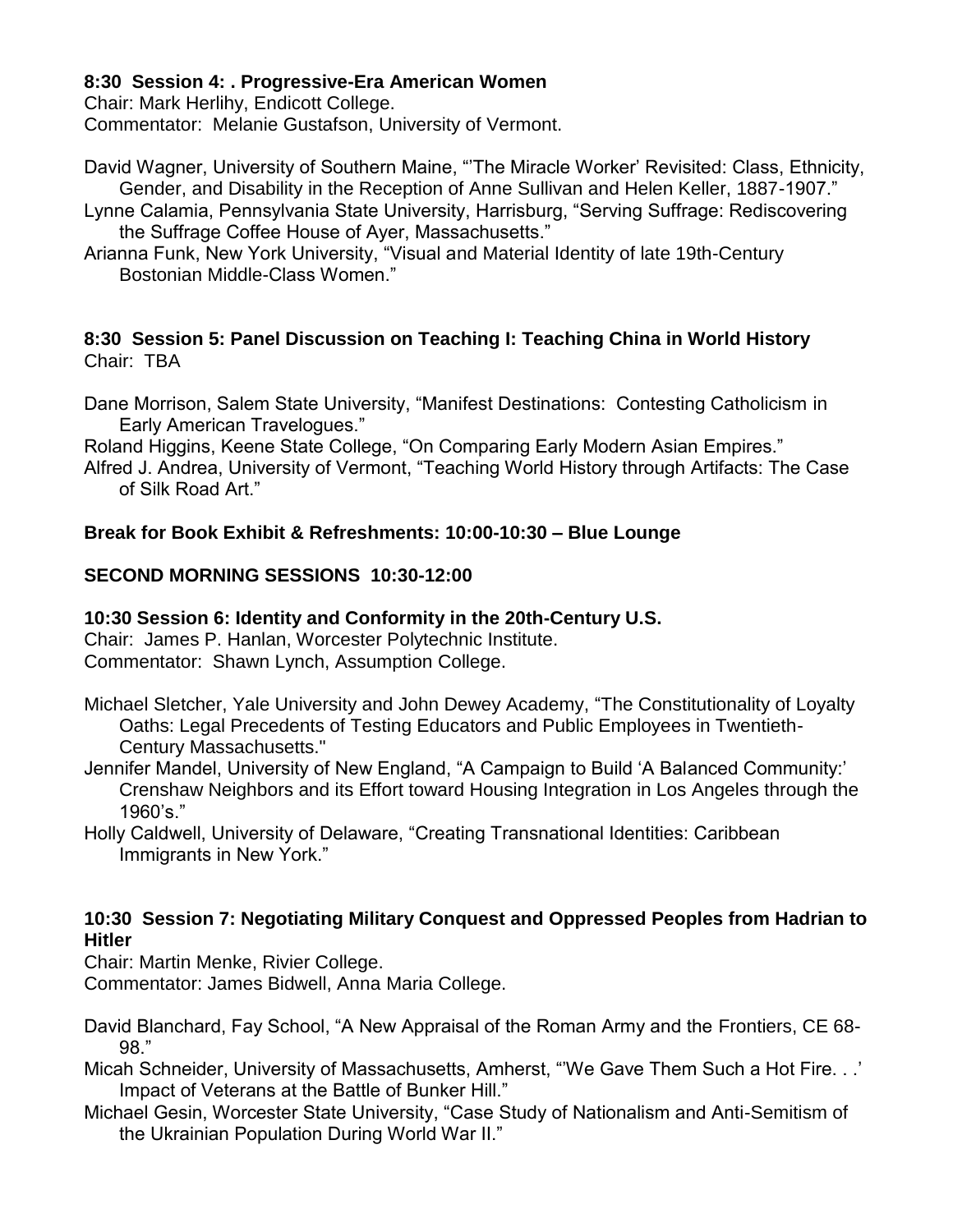### **10:30 Session 8:** . **Early American Atlantic History**

Chair: Robert Imholt, Albertus Magnus College. Commentator: Robert Smith, Worcester State University.

Joseph Avitable, Quinnipiac University, "Nathaniel Shaw, Jr., Merchant, Smuggler, and Agent of Integration: Connecticut in the Atlantic Economy on the Eve of the American Revolution."

Harvey Strum, Sage College of Albany, "New York and the Chesapeake Affair, 1807." Christopher Cameron, University of North Carolina, Charlotte, "Paul Cuffe, Black Emigration, and the Antislavery Movement in Massachusetts before Garrison."

#### **10:30 Session 9: 19th-century American Social Change**

Chair: Peter Holloran, Worcester State University. Commentator: Bruce Cohen, Worcester State University.

- Clifford Putney, Bentley University, "Luther Gulick, Springfield College and the YMCA Triangle."
- Jun Kinoshita, Kokugakuin University, "Mendenhall Reform of the Worcester Polytechnic Institute, 1865-1900."
- Priscilla Herrington, Salem State University, "Racial Stereotyping in the Weekday Bible: How New England Almanacs Depicted Blacks and Other Minority Persons, 1792 -1899."

#### **10:30 Session 10: Twentieth-Century European Intellectual Culture**

Chair: Elizabeth DeWolfe, University of New England. Commentator: Jason Cavallari, Boston College.

- Ian Grimmer, University of Vermont, "Nietzschean Feminism: Helene Stöcker"s Transvaluation of Values."
- Sarah Shurts, Bergen Community College, "Controversial Contributions: Alain de Benoist and an Approach to Controversial Intellectual History for Teachers and Scholars."
- Elizabeth Vihlen McGregor, Annamaria College, "Postwar French Identity and the Musical Legacy of Django Reinhardt."

#### **10:30 Session 11: Panel Discussion on Teaching II: Teaching the Historical Methods Course**

Tona Hangen, Worcester State University. Nicholas Aieta, Westfield State University. Brad Austin, Salem State University.

# **12:00-1:30 pm: Lunch and Business Meeting with Elections**

# **1:30-3:00 pm Plenary Session**

Themes in the History of Immigration

# **3:00 Adjournment**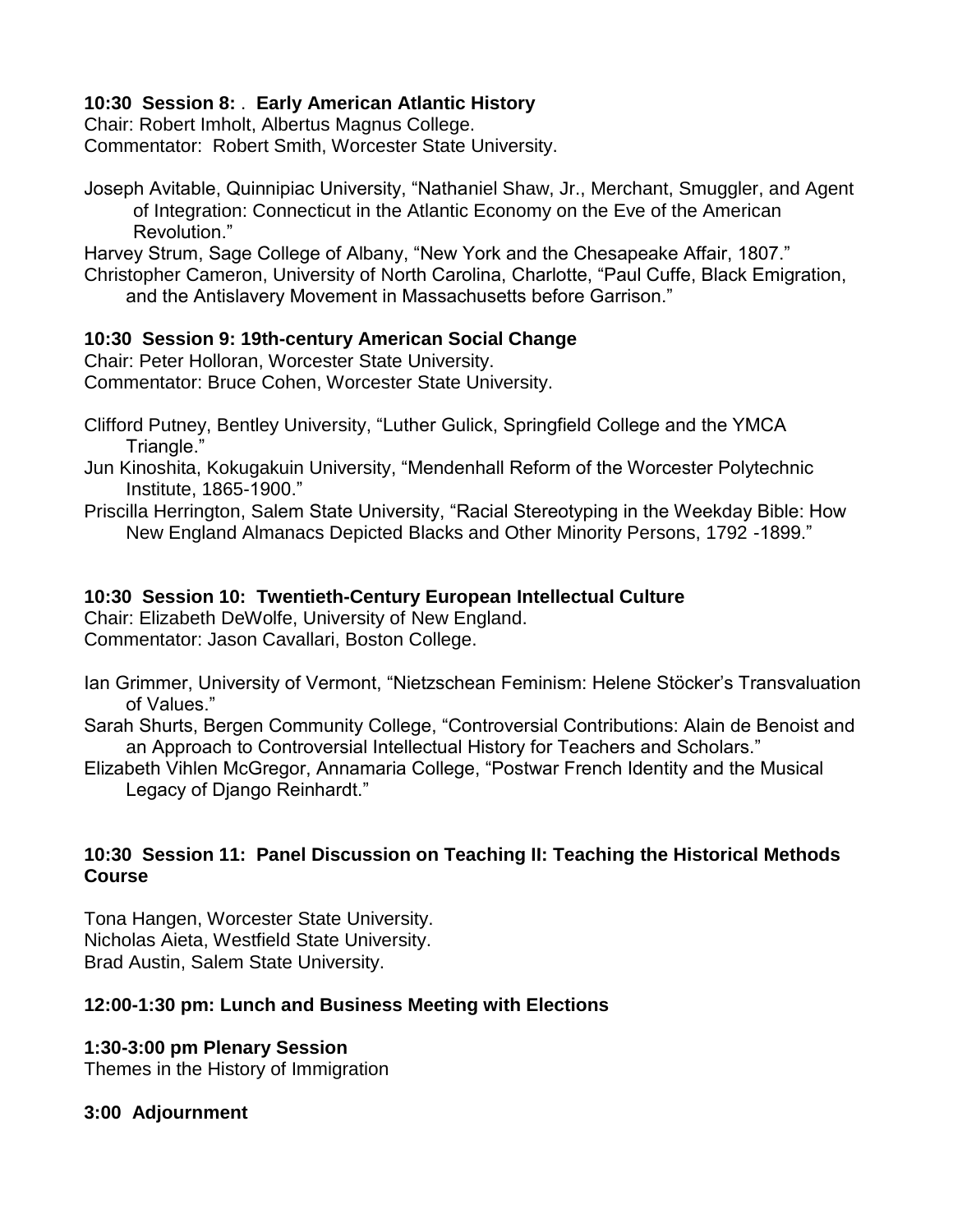| $\S$         | Please use this form to pay<br>your 2011 dues, even if you                                                                  |
|--------------|-----------------------------------------------------------------------------------------------------------------------------|
| $\mathbb{S}$ | do not attend the meeting.<br>In order top keep our costs                                                                   |
|              | low, NEHA does not bill for<br>dues.                                                                                        |
|              | Membership is for the calendar                                                                                              |
| $\mathbb{S}$ | year.                                                                                                                       |
|              | RETURN BY APR. 8 to:                                                                                                        |
|              | <b>James P. Hanlan, NEHA Executive Secretary</b><br><b>W.P.I.</b><br><b>100 Institute Road</b><br>Worcester, MA 01609-2280  |
|              | Please Note: If you prefer a vegetarian luncheon, please so<br>indicate. Otherwise no dietary restrictions will be assumed. |

**NEHA SPRING MEETING PRE-REGISTRATION** 

 **PLEASE DO NOT MAIL AFTER APR 8, as it is unlikely that your pre-registration will arrive on time.** 

**Registration, at a slightly increased cost, will be available on the day of the conference.**

**NEHA INVITES PROPOSALS FOR COMPLETE SESSIONS OR FOR INDIVIDUAL PAPERS**

**FOR OUR OCT. 29, 2011 CONFERENCE AT EMMANUEL COLLEGE.** 

**SEND PROPOSALS (PAPER TITLE, BRIEF ABSTRACT, SHORT VITA) TO:**

 **ELIZABETH DeWOLFE (email: edewolfe@une.edu ) by** 

**July 1, 2011**